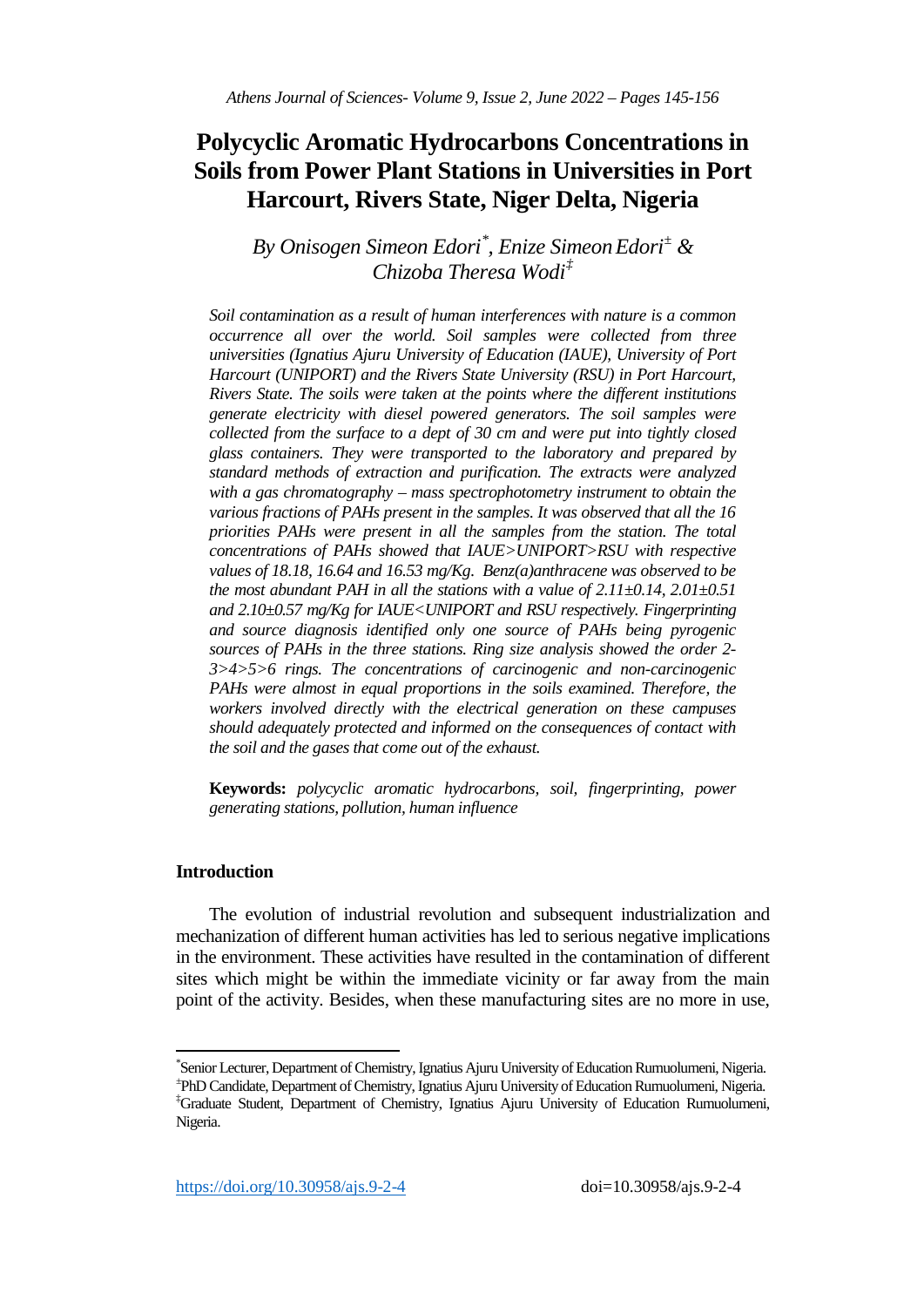the contaminants and their effects (associated health conditions) are not adequately removed from the environment so contaminate (Guarino et al. 2019).

Soil being contaminated by chemicals of organic and inorganic contaminants is a fast-rising issue, which is a consequence of increased industrial development, exhaustive agriculture, and general application of xenobiotics into the natural environment (Harms et al. 2011). Contact to these contaminants positions humans and the ecology at very high risk and health imbalance (Singh et al. 2009). The pollution of the surface soil is a well-recognized and grave problematic issue all around the globe. It has been identified to negatively affect food chain and also portend great danger to the already scarce water resources, being a source of its contamination. The contamination of surface soil with tenacious organic chemicals is of utmost concern because of the fact that when they are present in the environment, it takes a very long time before they are abated (Roskam and Comans 2009).

Polycyclic aromatic hydrocarbons (PAHs) are one amongst the different tenacious organic based compounds that has been given serious consideration presently, because of the health challenges and implications associated with this group of compounds (Cai et al. 2017). PAHs are resistant to biological degradation and highly hydrophobic and are composed of fused hydrocarbons of 2-6 benzene rings (Ellenhorn and Barceloux 1988, Ekpete et al. 2019). Their sources of origin are either natural are anthropogenic. In most cases, human influenced sources of PAHs are the major contributors of PAHs in an environmental media (Wick et al. 2011, Edori and Iyama 2019). PAHs are very common in the environment (Zhang et al. 2017). Majority of PAHs found in the environmental are produced from the partial burning or pyrolysis of vestige fuels (Holbrook 1990). Exposure routes of humans to PAHs may be oral (food and water), dermal (skin) and inhalation (air) (EFSA 2008).

In Nigeria, like many other developing countries, electricity to power industrial and research activities are irregular. Therefore, power stations are built and are powered by heavy duty diesel generators. The way of filling the fuel tank and discharging of fuel from the tank is a cause for concern. The soil environment within the immediate vicinity of the generating are at the receiving end of the hydrocarbon waste discharged from the generating house. Pollution rising due to the discharge of the tank content, engine oil and petrol used during servicing and repair works has cause pollution of the immediate soil environment (Odjegba and Sadiq 2002, Edori et al. 2020). Therefore, there is the need to examine the contamination status of the immediate soil environment, using the concentration of polycyclic aromatic hydrocarbons in soil within the immediate vicinity of the power stations in three selected universities in Port Harcourt, Rivers State, Nigeria.

#### **Materials and Methods**

Samples were collected from the surface to a depth of 20 cm from soils within the area of heavy-duty generators used to power electricity in three universities in Port Harcourt Rivers State, Nigeria. Soil samples were randomly collected with soil auger and pooled together to form representative sample for each of the sample points. The three universities where samples were collected were; The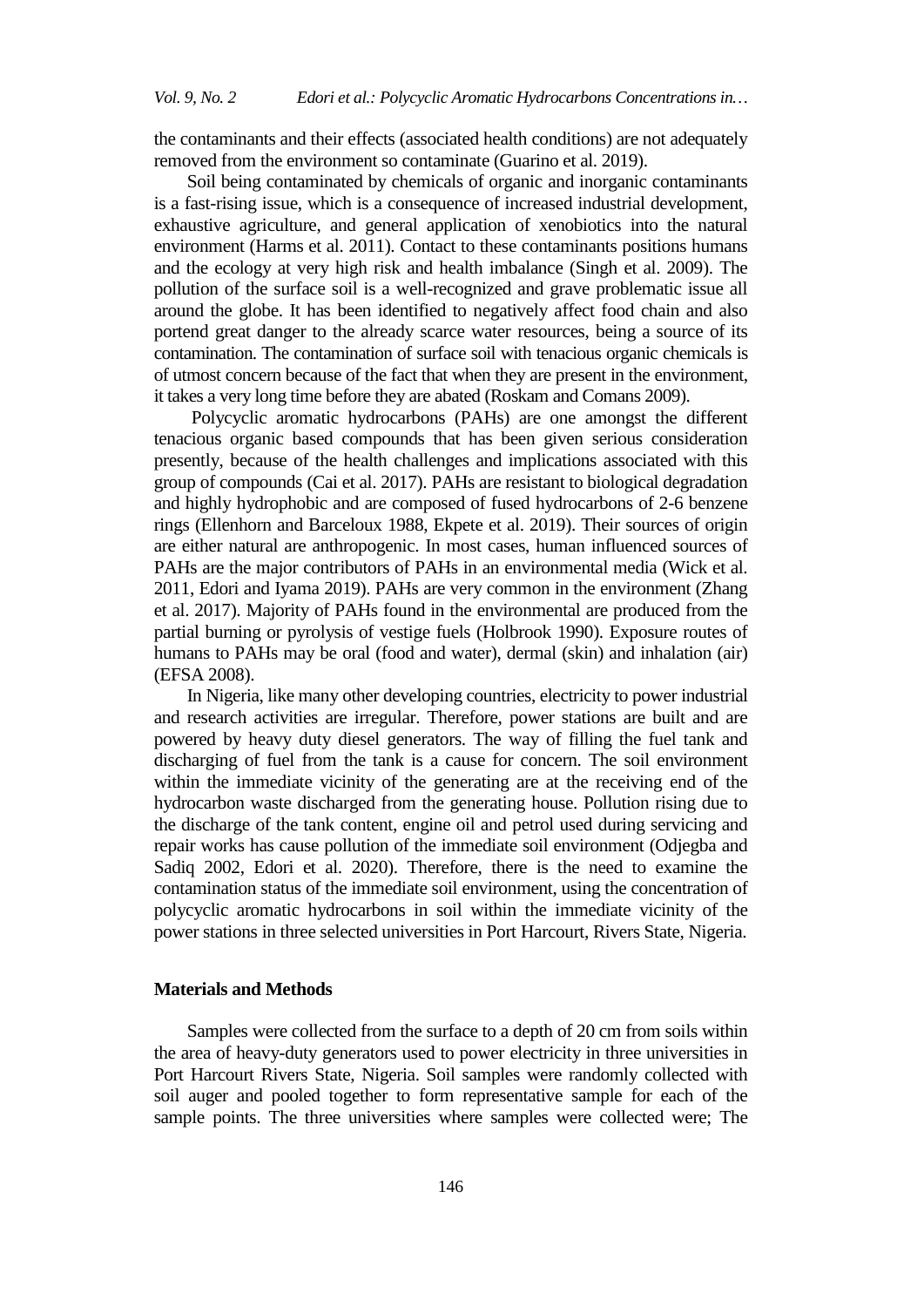Rivers State University (RSU), Ignatius Ajuru University of Education (IAUE) and University of Port Harcourt (UNIPORT). The samples were immediately put into glass containers and well corked and then transported to the laboratory and refrigerated for further treatment.

The determination of the concentrations of PAHs in the soil samples, was achieved by weighing out 8 grams of soil into a Soxhlet extractor and 30 mL of acetone and n-hexane solvent in a 50:50 ratio. The temperature of the extraction system was put at  $100^{\circ}$ C for 1200 seconds. Then were allowed to cool to  $25^{\circ}$ C and the extracting solvent were removed and put into an inverted sample vessel. The extraction container was washed three times with n-hexane and thereafter removed to the inverted sample vessel to avoid loss of PAHs present in the original sample. Subsequently (after the extraction), each of the samples were cleansed in the chromatographic column, which contain 10 cm long activated silica gel, 2 cm of anhydrous  $Na<sub>2</sub>SO<sub>4</sub>$ , which compacted with a cotton absorbent. Thereafter the solvent used for the extraction was added to the chromatographic column and eluted using 30 mL of dichloromethane and 30 mL of n-hexane to separate out the PAHs. The solvents were volatilized and the sample concentrated to between 2.0- 0.3 mL through a rotary evaporator. The final volume obtain was stored frozen pending time for analysis.

The eluted PAHs were analyzed by a gas chromatographic instrument model Agilent 6890 gas chromatograph **(**GC) furnished with a tube support model HP-5 of length 30 m, whose inner radius is 0.125-mm inner and the film is 0.25 m thick, manufactured by J & W Scientific Inc., Folsom, CA, USA) and a 5975C mass selective detector (MS). The carrier gas used in the gas chromatographic process was helium, which was inserted at a rate of 1 mL/min with care to avoid splitting**.**  The operating temperature was set at  $60^{\circ}$ C and maintained for 60 seconds and thereafter increased to  $110^{\circ}$ C at 20 C/min. Then, the temperature was increased to 290°C at an increment rate of 4°C/minutes and allowed to stand for 1200 seconds**.** The temperature of the detector was set at  $290^{\circ}$ C. The individual components were identified by ion selection mode, based on the scan and retention time on the chromatogram. The quantification and confirmation of the ions were read from the chromatogram chart from the mass detector.

The sources and origin of the PAHs were examined using different diagnostic ratios and the sources were identified on the basis of the value obtained for that particular ratio. The ratios used were: (a) low molecular weight/high molecular weight (LMW/HMW), for source identification in this, if the ratio gives a value  $>1$ , the probable source is petrogenic, while a value  $\langle 1 \rangle$  is pyrogenic. (b) anthracene/ anthracene+phenanthrene (An/(Ant+Phe), for source classification and identification, when the ratio value is  $\langle 0.1$ , it is petrogenic, but  $>$  when  $>0.1$ , it indicates pyrogenic source (c) Fluoranthene/Fluoranthene+pyrene (Fl/(Fl+Pyr)), for this grouping, if the value of the ratio is  $>0.5$ , then pyrogenic source is suggested, but if the ratio  $< 0.4$ , then petrogenic source is inferred. (d) benzo (a) anthracene/benzo(a) anthracene+ chrysene (BaA/(BaA+Chr)), for the identification of source and origin in this class, when the ratio  $<0.2$ , petrogenic source is inferred, but when  $>0.35$ , pyrogenic source is suggested and (e) Indeno(1,2,3-ed) pyrene/ Indeno(1,2,3-ed) pyrene/Benzo  $(g,h,i)$ perylene (Ip/(I+Bgp)), when the value of the ratio  $\langle 0.2$ , it is proposed petrogenic,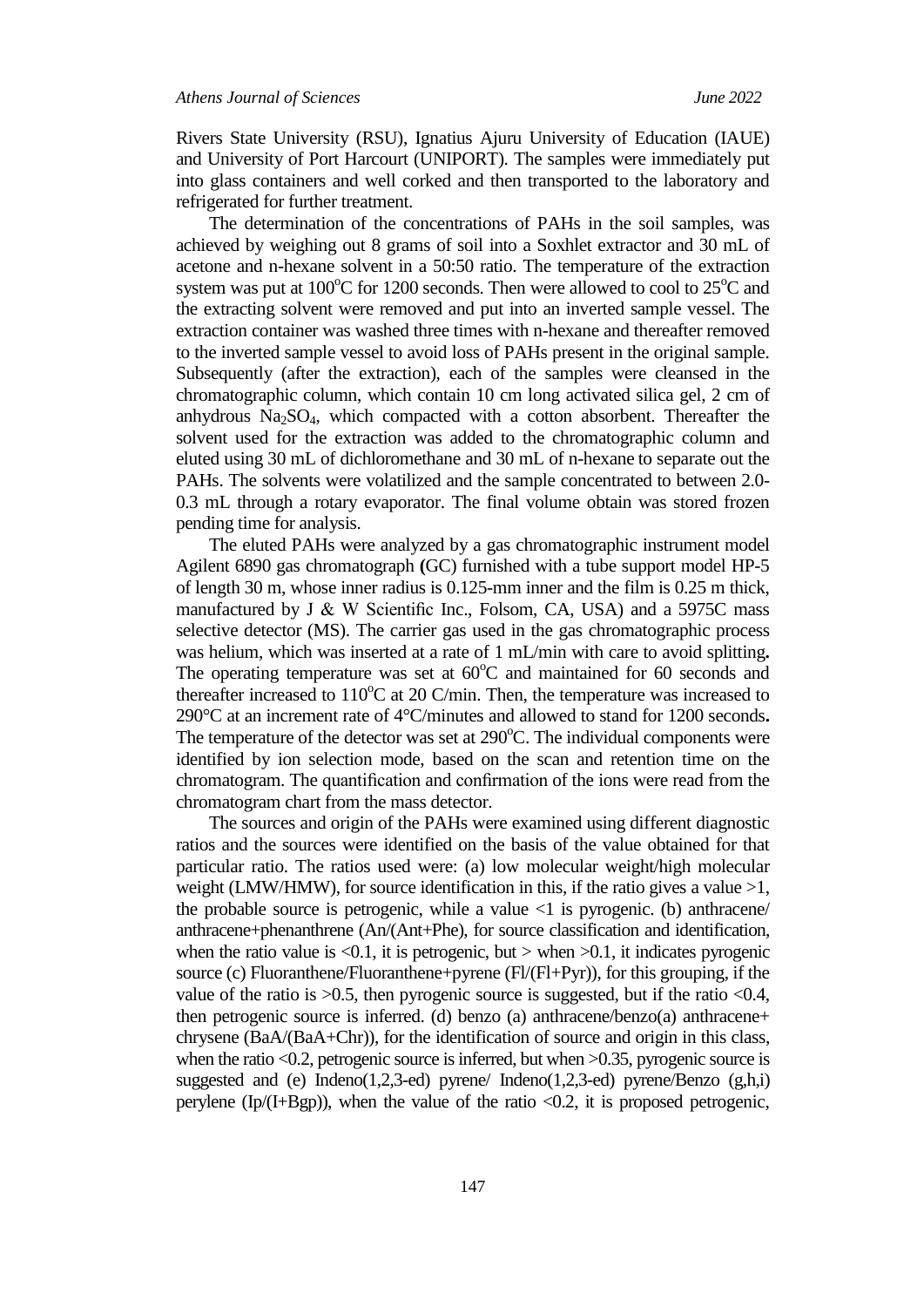values ranging from 0.2-0.5 is proposed to be mixed petrogenic and pyrogenic sources and values > 0.5 are termed pyrogenic (Tolosa et al. 2004).

#### **Results and Discussion**

### *Concentrations of PAHs in the Power Generating Stations*

The results of polycyclic aromatic hydrocarbons (PAHs) concentrations in the soil samples from the power generating stations are shown in Table 1. The results showed that the total concentrations of PAHs in the selected stations was 18.18, 16.64 and 16.53 mg/Kg at IAUE, UNIPORT and RSU respectively. It was also observed that the most abundant PAH in all the examined stations was Benz (a) anthracene, which was  $2.11 \pm 0.14$ ,  $2.01 \pm 0.51$  and  $2.10 \pm 0.57$  mg/Kg at IAUE, UNIPORT and RSU respectively, which was followed by the observed values of Dibenz (a,h) anthracene, anthracene, chrysene, Benzo(k) fluoranthene, phenanthrene , naphthalene etc. The least abundant PAH in all the stations was O-terphenyl.

The total concentrations of PAHs observed in the stations in the present is lower than the values observed in soils in Lagos, Nigeria (Fatunsin et al. 2019), higher than the values of PAHs observed in urban and natural forest soils in the Atlantic Forest, (São Paulo State), Brazil (Bourotte et al. 2009) and also lower than the total values of PAHs observed in contaminated sites of Hisar, India (Bishnoi et al. 2009). However, the values observed in the various university stations were higher than the 10 mg/Kg for recreational land use recommended by the Italian legislation (Guarino et al. 2019). The observed concentrations of PAHs in soils of the different stations investigated may be related to the equilibrium amongst contributing and discharge sources and the length of time that the generation has existed (Holoubek et al. 2009). From the continuous discharge of generator emissions in the three universities, it will be expected that the concentrations of PAHs in the soils within the immediate vicinity will be higher than observed, but it was not so. The reason may not be far-fetched from the observation of Nam et al. (2008), that concentrations of PAHs in soils are connected majorly with the nature of the emissions, atmospheric transport and land cover. Looking at the different levels of concentrations of the PAHs in soils in each of the universities, the order is IAUE>Uniport>RSU. Taking into consideration, IAUE generates more electricity, than all the other universities, while RSU gets electricity from the national supply line more than the others, which probably may have emitted less of hydrocarbons than the others.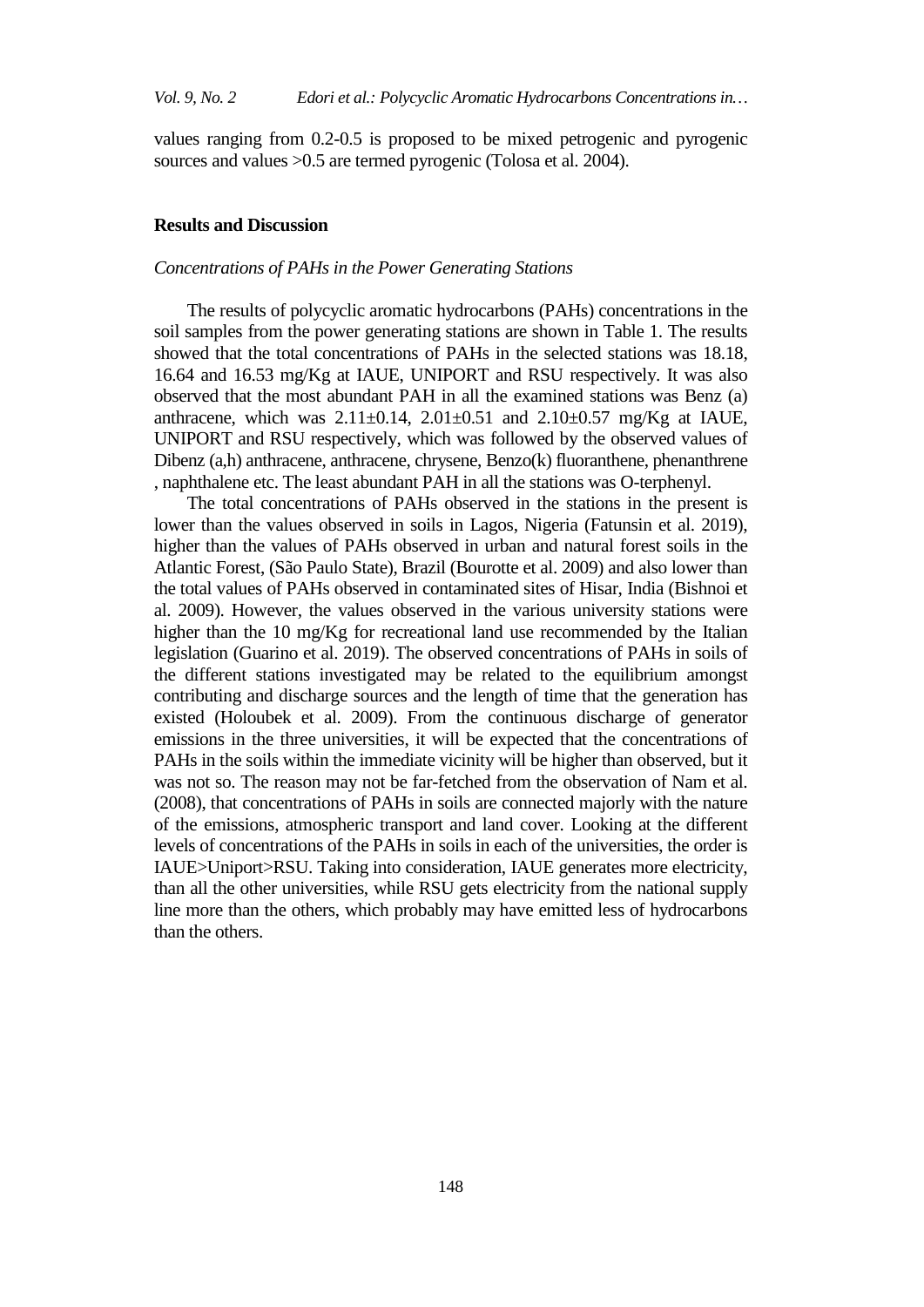| <b>Concentrations of</b> | <b>University Location</b> |                 |                 |
|--------------------------|----------------------------|-----------------|-----------------|
| PAHs (mg/Kg)             | <b>IAUE</b>                | <b>UNIPORT</b>  | <b>RSU</b>      |
| Naphthalene              | $1.10 \pm 0.12$            | $1.09 \pm 0.01$ | $1.00 \pm 0.00$ |
| Acenaphthylene           | $0.55 \pm 0.02$            | $0.40 \pm 0.01$ | $0.42 \pm 0.01$ |
| Acenaphthene             | $0.28 + 0.00$              | $0.25 \pm 0.01$ | $0.20 \pm 0.00$ |
| Fluorene                 | $0.68 \pm 0.03$            | $0.66 \pm 0.00$ | $0.67 \pm 0.19$ |
| Phenanthrene             | $1.50 \pm 0.10$            | $1.39 \pm 0.13$ | $1.36 \pm 0.58$ |
| Anthracene               | $1.81 + 0.04$              | $1.75 \pm 0.25$ | $1.72 \pm 0.07$ |
| O-Terphenyl              | $0.05 \pm 0.00$            | $0.03 \pm 0.00$ | $0.01 \pm 0.00$ |
| Fluoranthene             | $0.70 \pm 0.01$            | $0.61 \pm 0.03$ | $0.58 \pm 0.02$ |
| Pyrene                   | $0.56 \pm 0.02$            | $0.54 \pm 0.02$ | $0.50 \pm 0.00$ |
| Chrysene                 | $1.75 \pm 0.11$            | $1.74 \pm 0.16$ | $1.74 \pm 0.14$ |
| Benz(a) anthracene       | $2.11 \pm 0.14$            | $2.01 \pm 0.51$ | $2.10\pm0.57$   |
| Benzo(b) fluoranthene    | $0.65 \pm 0.00$            | $0.65 \pm 0.03$ | $0.68 \pm 0.06$ |
| Benzo(k) fluoranthene    | $1.86 \pm 0.21$            | $1.54 \pm 0.20$ | $1.46 \pm 0.00$ |
| $Benzo(a)$ pyrene        | $0.80 \pm 0.09$            | $0.67 \pm 0.02$ | $0.60 \pm 0.00$ |
| Dibenz (a,h) anthracene  | $2.01 \pm 0.31$            | $1.60 \pm 0.14$ | $1.47 \pm 0.16$ |
| $Benzo(g,h,i)$ perylene  | $0.81 + 0.00$              | $0.81 + 0.06$   | $1.10 \pm 0.14$ |
| Indeno (1,2,3-cd) pyrene | $0.96 \pm 0.06$            | $0.90 \pm 0.02$ | $0.92 \pm 0.05$ |
| Total                    | 18.18                      | 16.64           | 16.53           |

**Table 1.** *Concentration (mg/Kg) of Polycyclic Aromatic Hydrocarbon (PAHs) in Soil from Power Generating Stations in the Universities*

PAHs do occur in soils in a diverse fraction which are related to appropriation and maturing developments that increases with time (Harmsen 2007). Also, owing to the excessive sorption and ability of the soil to retain the absorbed PAHs. Thus, coarse soils have low capacity to retain pollutants which are easily leached to inner depth of the soil or quickly washed away.

The contamination of the environment with PAHs have different health effects on both humans and the environment. The effects depend on the degree of contact, dosage, distinctive toxicity characteristics and the exposure pathway (Ekpete et al. 2019). Although, the effects might not be noticed on the workers now, both the chances of being affected later may be there. On the other hand, the present health condition and the age of the workers in this unit can enhance or promote the effects of PAHs on them (Adedosu et al. 2015, Edori and Iyama 2019). In other words, taking into consideration the levels of PAHs in the soil, not considering the amount inhaled during the period at work, the artisans are at a risk of acute and chronic effects due to exposure (ATSDR 1995). The most notable and considered effects of PAHs is related to their carcinogenicity and teratogenicity, inducing of dioxin-like activity and weak estrogenic response (Villeneuve et al. 2002, Nwineewii and Marcus 2015).

The PAHs observed from the sites examined in this research majorly originated from the partial burning of diesel, spills during refueling of the generator, precipitation of discharged fumes by rain, engine oil and petrol used during maintenance and servicing of the generators. This observation is in agreement with an earlier one by Korosi et al. (2013) who observed that PAHs in soils originated majorly from fume waste and dumps within that particular point. When PAHs is present in soil, it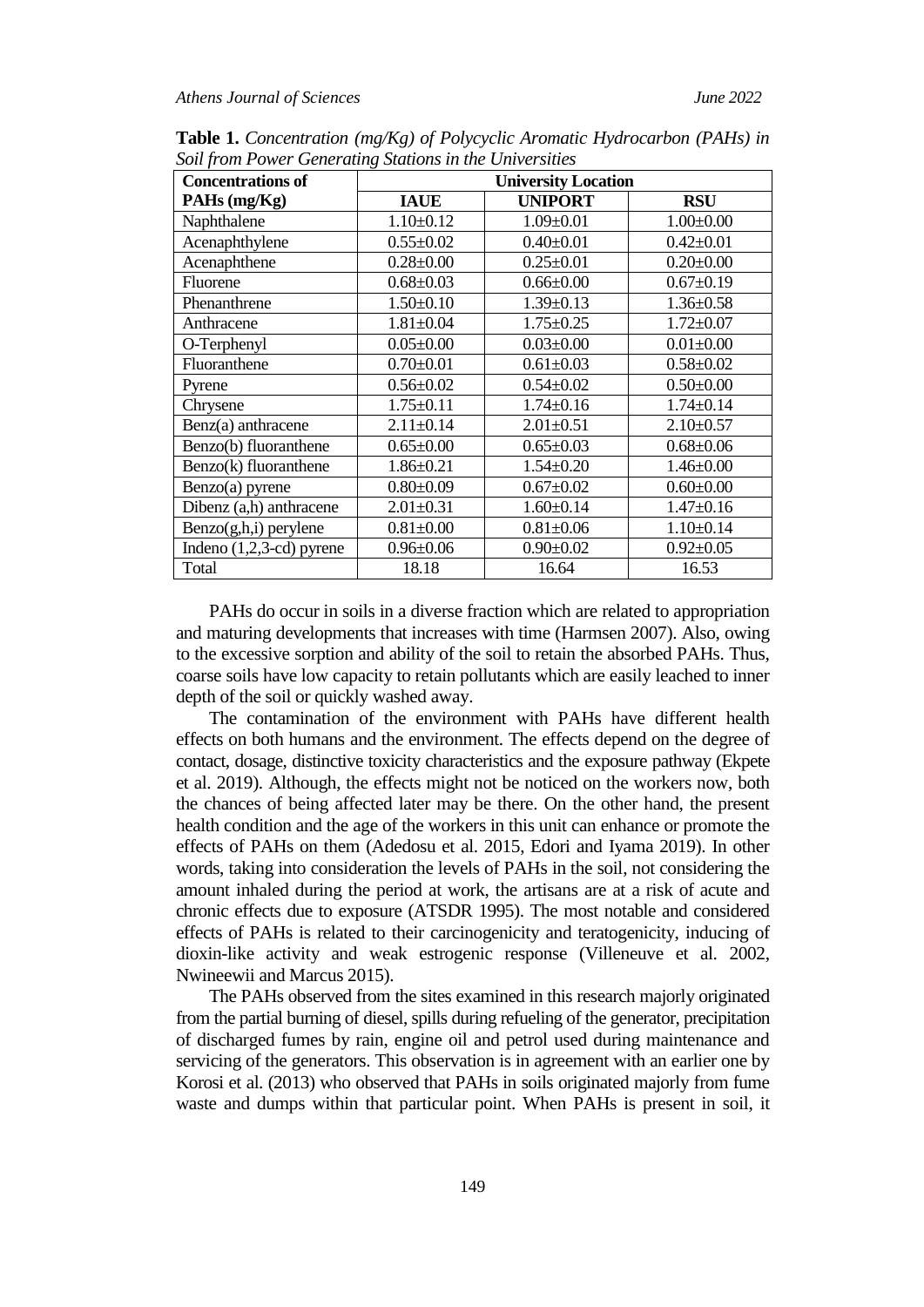possesses the ability to contaminate ground water through percolation down the soil profile and also surface water through running water after heavy down pour of rain (Al-Delaimy et al. 2014). The consequences of incidence of PAHs in water to living organisms is an issue that demands utmost concern because the direct and indirect effects either through individual personal contact of through food chain transmission (Ifemeje et al. 2014).

# *Fingerprinting and Diagnosis of PAHs from the Power Stations*

The results of the different analytical ratios and sources of the PAHs is shown in Table 2. Different tools have been used to judge the origin of Polyaromatic hydrocarbons in environmental media by different authors (Jiao et al. 2017, Zeng et al. 2019, Ekpete et al. 2019, Edori et al. 2020). The outcome is used to apportion the supposed causes and the particular origin of the source type, whether natural or anthropogenic. The ratios of LMW/HMW in the different sites were 0.48, 0.5 and 0.48 at IAUE, UNIPORT and RSU respectively. All the values observed in the examined stations were less than 1, which signifies that the PAHs origin were of pyrogenic or combustion sources. This observation is in consonance with the observation of Jiao et al. (2017), where they observed that concentrations of the ratio of LMW/HMW revealed pyrogenic sources of PAHs in soils around a chemical plant in Shanxi, China. However, this observation is at variance with the observation of Ekpete et al. (2019), that observed values of the ratio LMW/HMW higher greater than 1 at dumpsites situated at psychiatric Road and Rumuokwuta in Obio/Akpor Local Government Area, Port Harcourt, Rivers State, Nigeria, which was ascribed to petrogenic sources of PAHs.

The ratio of An/(Ant+Phe) in the stations showed that in IAUE, UNIPORT and RSU were 0.55, 0.56 and 0.56 respectively. All the ratio values from the stations were >0.1, which suggested pyrogenic sources of PAHs. This observation corroborates the findings of Jiao et al. (2017), where they observed that PAHs sources from a chemical plant sited in Shanxi, China, originated from combustion of organic materials such as coal, wood, grass and petroleum. Also, Cao et al. (2019), while investigating the concentrations of PAHs in reconstructed land from a coking plant, Beijing, China, observed that finger printing analysis for source identification of PAHs using An/(Ant+Phe) gave values >0.1 and concluded that the PAHs present in the top soil in the coking area were principally from incineration that resulted from the burning of coal and biomass burning, but little contribution came from petroleum source.

The ratio of Fl/(Fl+Pyr) in the stations showed that in IAUE, UNIPORT and RSU were 0.56, 0.53 and 0.54 respectively. All the ratio values from the stations were >0.50, which suggested that pyrolytic sources were responsible for the observed PAHs. The observations from this work is in agreement with those of Ekpete et al. (2019) in selected dumpsites within Obio/Akpor local Government Area, Rivers State, whose Fl/(Fl+Pyr) values were all greater than 0.5. According to Yunker et al. (2002), when ratios of Fl/(Fl+Pyr) falls within the value range of 0.40-0.50, the PAHs origin are chiefly a consequence of petroleum combustion,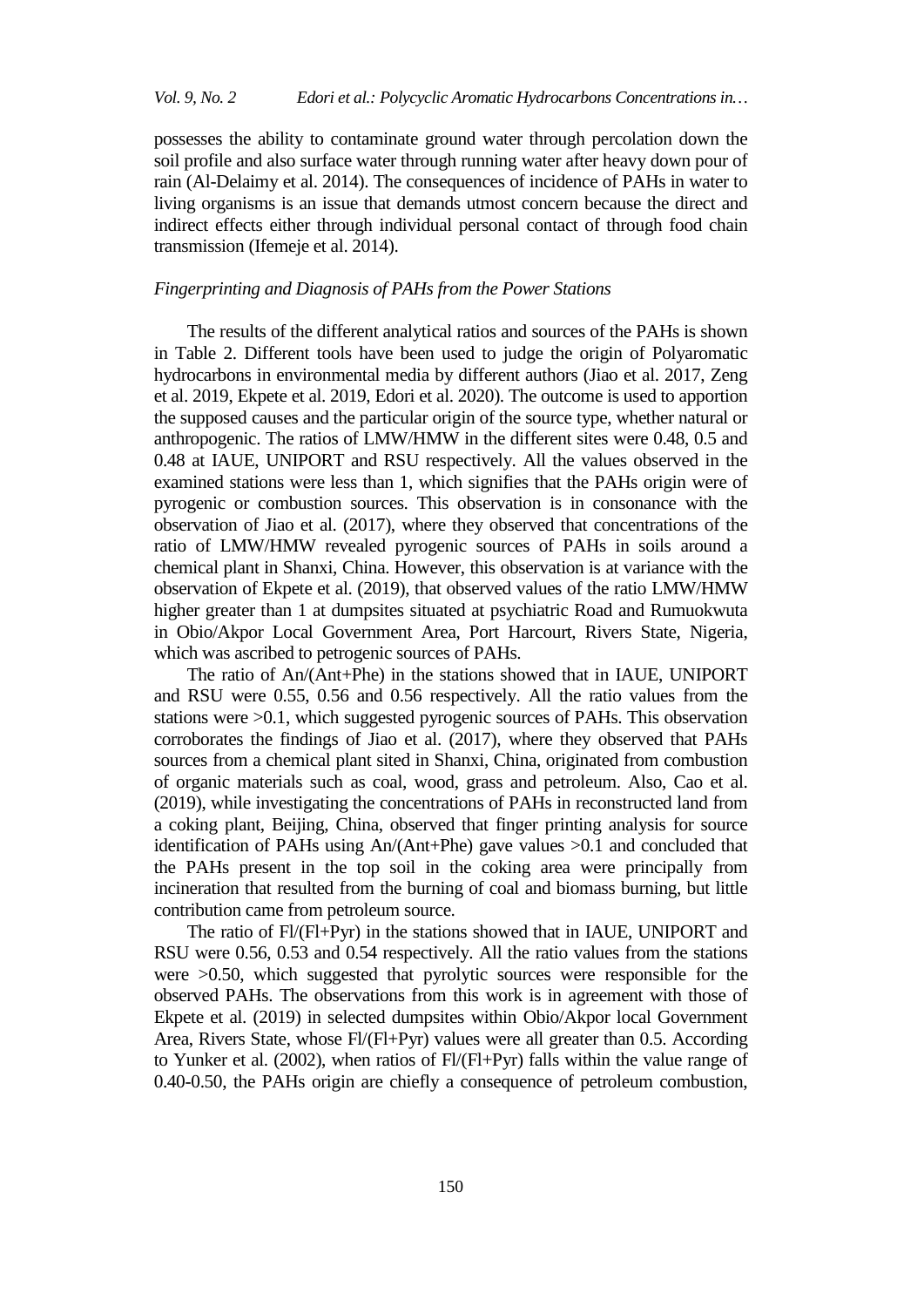but less than 0.40 is an indication that the sources are from oil origin, while values that are >0.50 are alluded to the burning of coal and biomass sources.

The ratio of  $BaA/(BaA + Chr)$  in the stations showed that in IAUE, UNIPORT and RSU were 0.55, 0.54 and 0.55 respectively. All the ratio values were >0.35, which a consequence of pyrogenic sources (Salih et al. 2015). Cao et al. (2019), observed that the classifications of the origin of PAHs based on  $BaA/(BaA + Chr)$ ratio are; values between 0.2-0.35 is due to petroleum combustion, if it is less than 0.2, then the source is from lower petroleum fractions, but greater than 0.35values is due to biomass combustion from grass, wood and coal.

The ratio of Ip/(Ip+Bgp) in the stations showed that in IAUE, UNIPORT and RSU were 0.54, 0.53 and 0.46 respectively. Guarino et al. (2019), suggested that Ip/(Ip+Bgp) ratio above 0.50 is a result of biomass and coal incineration. Whereas, pyrolytic products that originated from gas, petrol, paraffin, diesel and crude oil produces ratios that are less than 0.50 and discharges from automobiles fall within 0.24 and 0.40.

**Power Generating Stations LMW HMW HMW**  $\mathbf{An}/(\mathbf{Ant+Phe})$  **F** $\mathbf{I}(\mathbf{Fl+Pyr})$  **BaA/(BaA+Chr) Ip/(Ip+ Bgp)** IAUE | 5.92 | 12.26 | 0.48 | 0.55 | 0.56 | 0.55 | 0.54 UNIPORT 5.54 11.10 0.5 0.56 0.53 0.53 0.54 0.53 RSU | 5.37 | 11.16 | 0.48 | 0.56 | 0.54 | 0.55 | 0.46

**Table 2.** *Diagnostic Ratios and Source Apportionment of PAHs in Power Stations* 

*Ring Size Analysis of PAHs in the Power Generating Stations*

The concentrations of the PAHs ring types in the various power generating stations is shown in Figure 1. The results from the stations revealed that in IAUE, the values were 5.92, 5.17, 5.32 and 1.77 mg/Kg for 2-3 rings, 4, 5 and 6 rings respectively. At the UNIPORT station, the values were 5.54, 4.93, 4.46 and 1.71 mg/Kg for 2-3 rings, 4, 5 and 6 rings respectively and at the RSU station, the values were 5.37, 4.93, 4.21 and 2.02 mg/Kg for 2-3 rings, 4, 5 and 6 rings respectively. The stations values showed the predominance of 2-3 membered rings in all cases, which was followed by the 4-membered rings, then the five membered rings and the least was the six membered rings. The high levels of the LMW PAHs is due to the continuous use of generators to supply electricity to the various units of the universities' establishments. Highly contaminated soil with LMW PAHs as was observed in the present work is an indication of recent deposition. This because they are highly hydrophobic, hydrophilic, volatile and soluble, therefore can easily be removed under slight environmental changes (Wu et al. 2019, Edori et al. 2020). Despite the volatility of the LMW PAHs yet they were still present in very high proportions. The HMW PAHs were probably formed due to combination reactions of the LMW PAHs under very high temperature. They are not easily biodegradable nor volatile, so the fairly high proportions of 4 and five membered rings in the soils might be a result of deposition or accumulation over a long time, putting into considerations the length of time generators have been used to supply energy needs of the universities. It is and established fact that LMW PAHs are primarily formed from petroleum contamination, whereas HMW PAHs are chiefly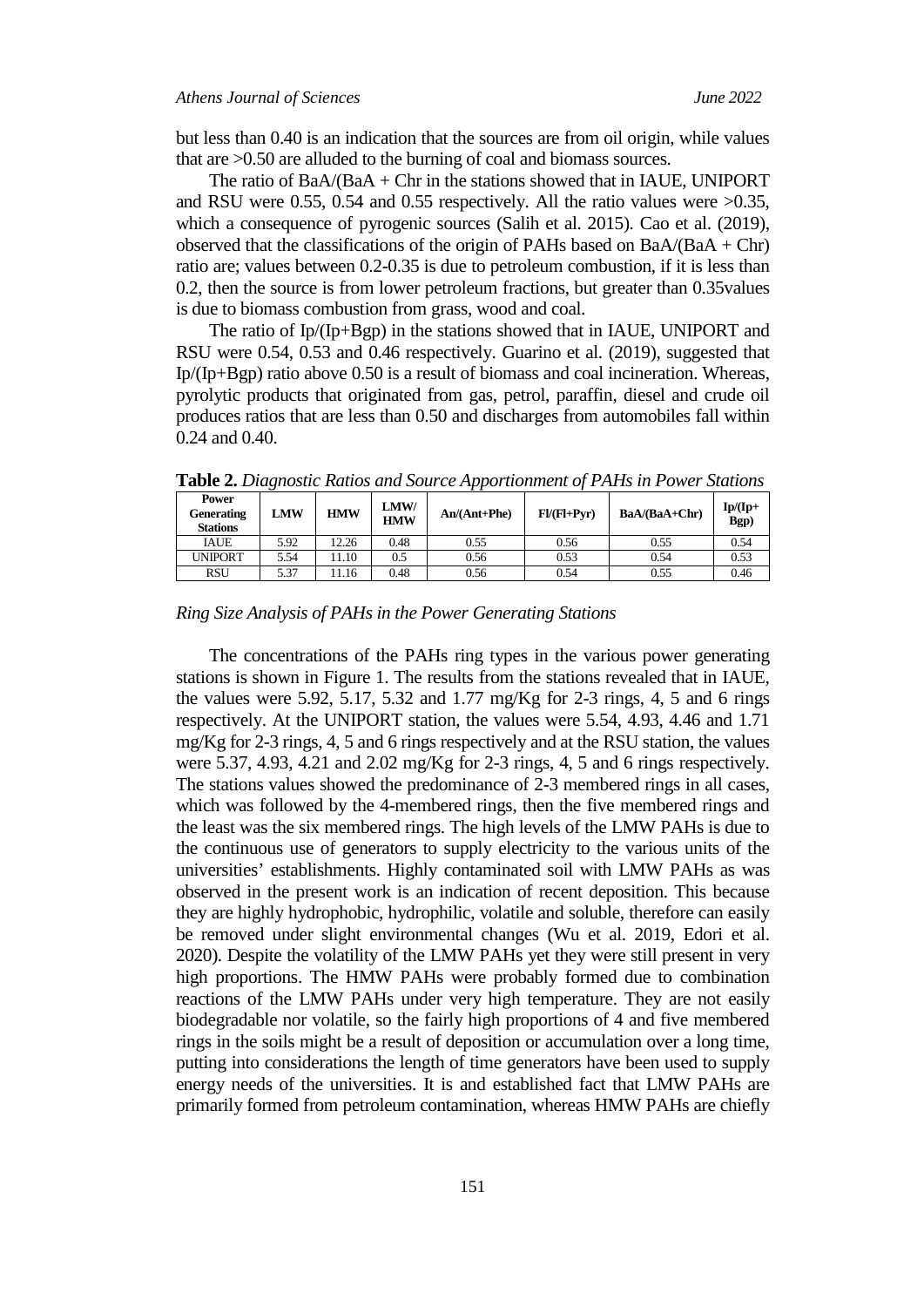due to partial pyrolysis of coal at high temperatures (Li and Duan 2015). This is the case with the observations made in the present work, where the presence of the PAHs is linked to the use of diesel-powered generators (heavy duty generators), which operate at very high temperatures. Further to this is the nature of discharge of spent oil by the staff and the nature of solvents used during servicing, which is gasoline.



**Figure 1.** *Ring Size Analysis of PAHs in the Power Generating Stations*

*Carcinogenic and Non-Carcinogenic PAHs in Soils from Power Generating Stations* 

The concentrations of the carcinogenic and non*-*carcinogenic are shown in Figure 2. The assessment of the values of non-carcinogenic and carcinogenic PAHs in the examined stations revealed that at IAUE the values were 8.98 mg/Kg and 9.20 mg/Kg for non-carcinogenic and carcinogenic PAHs respectively. At UNIPORT, the respective values for non-carcinogenic and carcinogenic PAHs were 8.46 and 8.18 mg/Kg, while that of RSU were 8.20 and 8.33 mg/Kg for noncarcinogenic and carcinogenic PAHs. The values of carcinogenic PAHs were slightly higher than the non-carcinogenic PAHs in soils from IAUE and UNIPORT, but slightly lower in soil from RSU. Highest values for both medically classified categories were observed at the IAUE station. This means that staff from the IAUE institution are more likely predisposed to health effects that might be associated with the work when compared to the other institutions. Although all the examined sixteen priority PAHs have negative health consequences on man, yet, six PAHs have been identified as having constituted highest risk when contacted for a very long period. All in this category fall within four to six membered rings. These six PAHs are namely benzo(a)anthracene, chrysene, benzo(b)fluoranthrene and benzo(k) fluoranthrene are known to be carcinogenic in nature (Obini et al. 2013). The implication of the high values of these PAHs on the workers is exposure to cancer causing agents which have a negative toll on them after protracted exposure through contact with the soil (ATSDR 1999) and inhalation of gases which are released from the generators exhaust.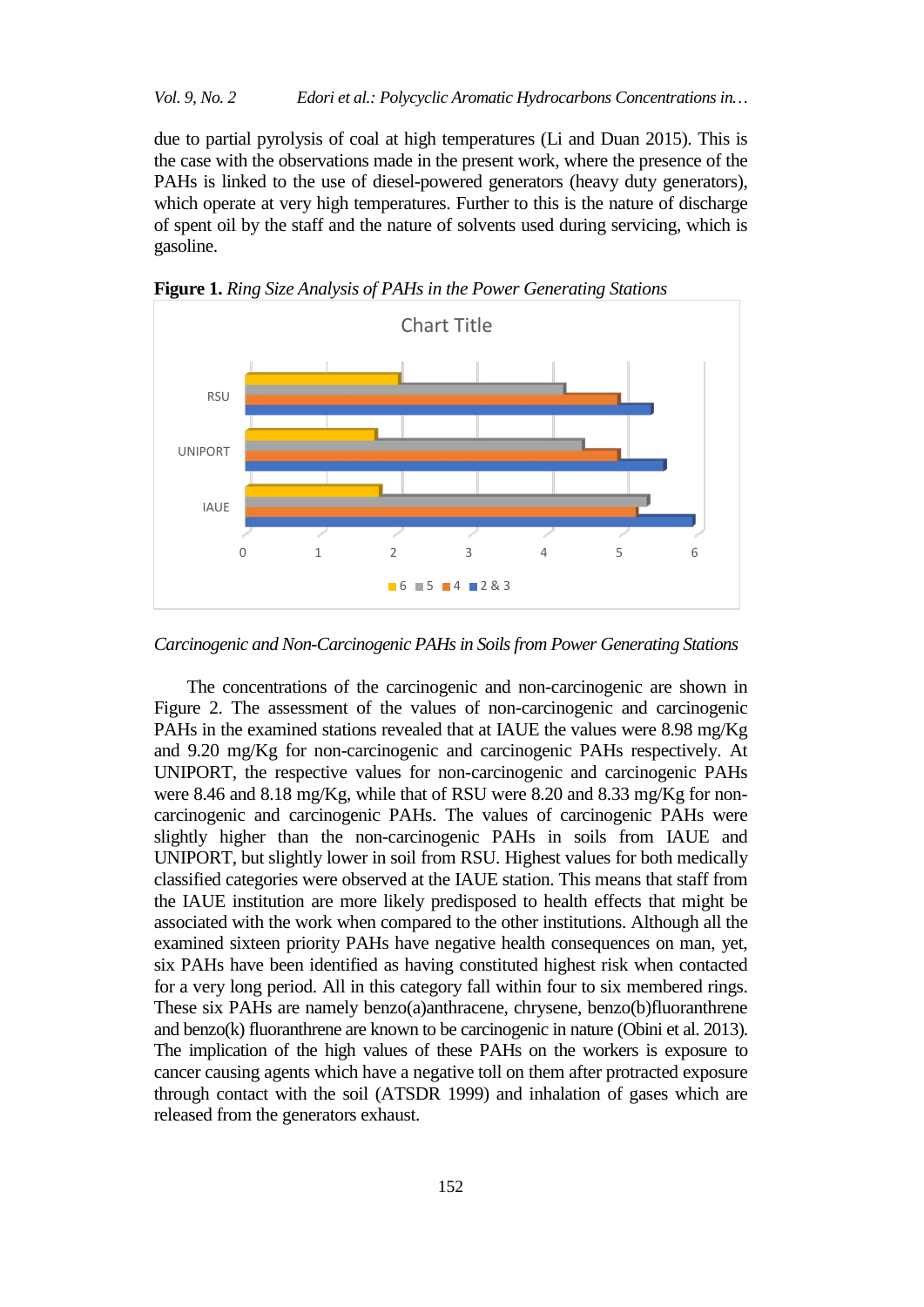**Figure 2.** *Concentrations (mg/Kg) of Carcinogenic and Non-Carcinogenic PAHs in the Power Generating Stations*



The nature of toxicity of PAHs are categorized and the basis of benzo[a] pyrene because its toxicological profile and cancer-causing characteristics have been well understood (Lee and Shim 2007). The carcinogenicity and mutagenicity of benzo [a]pyrene is mostly pronounced when it is converted to its metabolites at very high temperatures ranging from 300-600°C (Aygün and Kabadayi 2005).

# **Conclusions**

Due to the educational development and the energy requirements of universities, power stations were built to meet up with such requirements seeing the failure of the national grid to supply electricity. This has resulted in some sort of environmental pollution of the soils within the immediate environment. This study is on the level of pollution and the origin of PAHs in the soil surface of power stations in three universities in Port Harcourt Rivers State, Nigeria. The total concentrations of 16 priority PAHs in the stations ranged from  $16.53-18.18$  mg/Kg. The profiling of the different ring types showed that the low-ring aromatics (2-3 rings) were most dominant, which was followed by the 4 membered rings, then 5 membered rings and the least was 6 membered rings, which indicated that fuel combustion was the major sources of PAHs. The finger printing and diagnosis of the origin of the PAHs indicated anthropogenic pyrolytic sources in all the stations, which assessment of the total carcinogenic and non-carcinogenic PAHs revealed that almost equal proportions of the two types, although carcinogenic PAHs dominated at the IAUE and RSU stations. The level of PAHs in the soils examined is alarming and therefore caution should be taken to avoid further increase so as to stem any emergence of health effects in the near future.

#### **References**

Adedosu TA, Adeniyi OK, Adedosu HO (2015) Distribution, sources and toxicity potentials of polycyclic aromatic hydrocarbons in soil around the vicinity of Balogun-birro Dumpsite of Oshogbo, Nigeria. *Malaysian Journal of Analytical Sciences* 19(3): 636–648.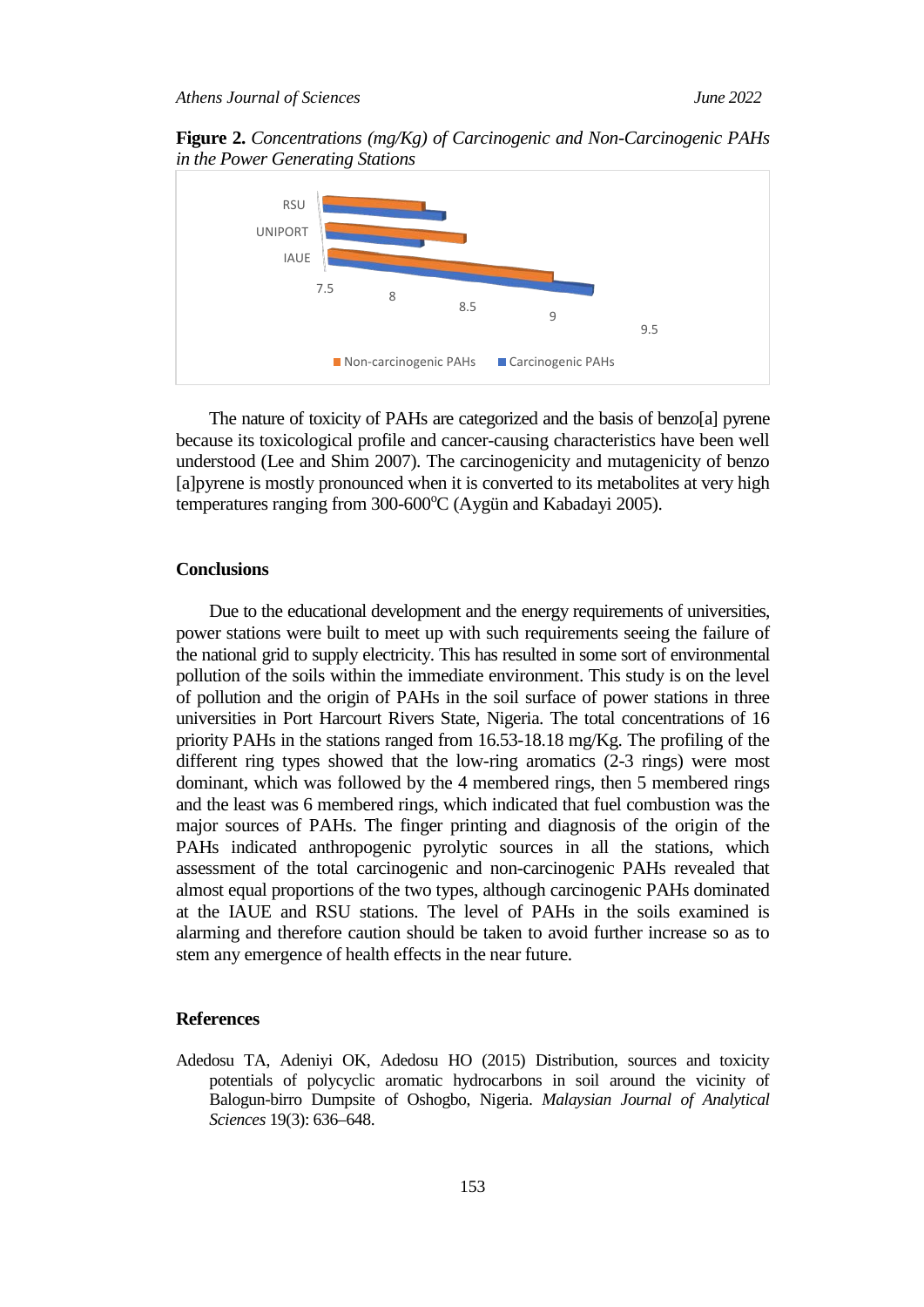- Agency for Toxic Substances and Disease Registry ATSDR (1995) Toxicological profile for polycyclic aromatic hydrocarbons. U.S. Department of Health and Human Services Public Health Service.
- Agency for Toxic Substances and Diseases Registry ATSDR (1999) Toxicological profile for ethylbenzene. Atlanta, G.A. USA: Agency for Toxic Substances and Disease Registry, Public Health Service, U.S. Department of Health and Human Services.
- Al-Delaimy WK, Larsen WC, Pezzoli K (2014) Differences in health symptoms among residents living near illegal dumpsites in Los Laurels Canyin, Tijuanan, Mexico: A cross sectional survey. *International Journal of Environmental Research and Public Health* 11(9): 9532–9552.
- Aygün SF, Kabadayi F (2005) Determination of benzo[a]pyrene in charcoal grilled meat samples by HPLC with fluorescence detection. *International Journal of Food Sciences and Nutrition* 56(8): 581–585.
- Bishnoi K, Sain U, Kumar R, Singh R, Bishnoi NR (2009) Distribution and biodegradation of polycyclic aromatic hydrocarbons in contaminated sites of Hisar (India). *Indian Journal of Experimental Biology* 47(3): 210–217.
- Bourotte C, Forti MC, Lucas Y, Melfi AJ (2009) Comparison of Polycyclic Aromatic Hydrocarbon (PAHs) concentrations in urban and natural forest soils in the Atlantic Forest (São Paulo State). *Annals of the Brazilian Academy of Sciences* 81(1): 127–136.
- Cai C, Li J, Wu D, Wang X, Tsang DC, Li X, et al. (2017) Spatial distribution, emission source and health risk of parent PAHs and derivatives in surfacesoils from the Yangtze River Delta, eastern China. *Chemosphere* 178(Jul): 301–308.
- Cao W, Yin L, Zhang D, Wang Y, Yuan J, Zhu Y, et al. (2019) Contamination, sources, and health risks associated with soil PAHs in rebuilt land from a coking plant, Beijing, China. *International Journal of Environmental Research and Public Health* 16(4): 670.
- Edori OS, Iyama WA (2019) Source identification of Polycyclic Aromatic Hydrocarbons in water at point of effluent discharge into the New Calabar River, Port Harcourt, Rivers State, Nigeria. *International Journal of Environment and Climate Change* 9(6): 343–349.
- Edori ES, Edori OS, Wodi CT (2020) Assessment of total petroleum hydrocarbons content of soils within estate and works departments of three universities in Port Harcourt Housing heavy-duty generators. *Biomedical Journal of Technical Research* 30(1): 23058–23064.
- Ekpete OA, Edori OS, Iyama WA (2019) Concentrations of polycyclic aromatic hydrocarbons from selected dumpsites within Port Harcourt Metropolis, Rivers State, Niger Delta, Nigeria. *International Journal of Environmental Sciences and Natural Resources* 21(4): 556066.
- Ellenhorn MJ, Barceloux DG (1988) Polycyclic Aromatic Hydrocarbons. In MJ Ellenhorn, DG Barceloux (eds.), *Medical Toxicology: Diagnosis and Treatment of Poisoning*, 952–954. New York: Elsevier.
- European Food Safety Authority EFSA (2008) *Polycyclic Aromatic Hydrocarbons in food - Scientific opinion of the panel on contaminants in the food chain*. EFSA.
- Fatunsin OT, Adetunde OT, Olayinka KO (2019) Vulnerability assessment: a geospatial bio-accessibility approach using polycyclic aromatic hydrocarbons concentration of soils in Lagos, Nigeria. *Annals of Science and Technology* 4(1): 22–26.
- Guarino C, Zuzolo C, Marziano M, Conte B, Baiamonte G, Morra L, et al. (2019) Investigation and assessment for an effective approach to the reclamation of polycyclic aromatic hydrocarbon (PAHs) contaminated site: SIN Bagnoli, Italy. *Scientific Reports* 9(Aug): 11522.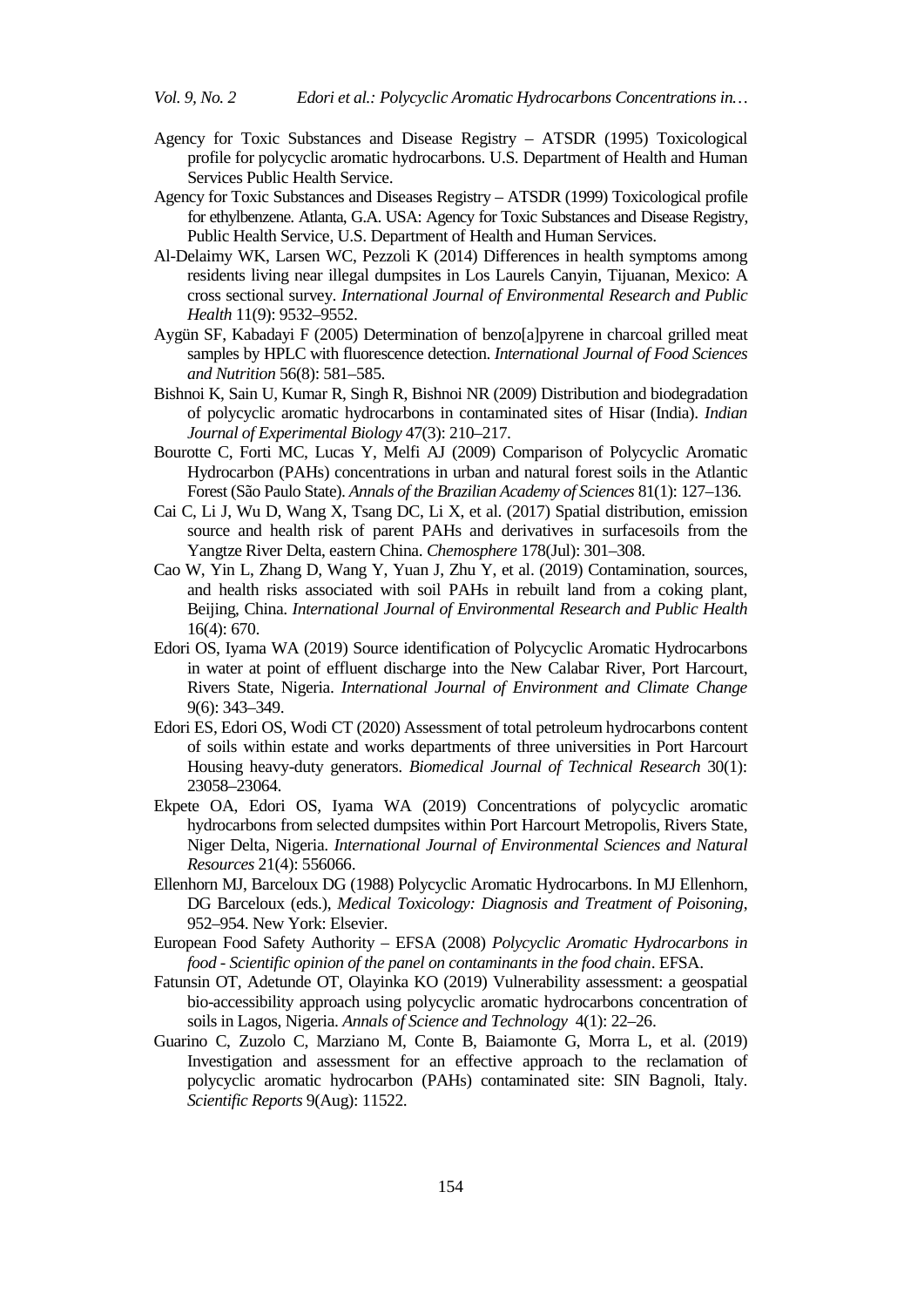- Harms H, Schlosser D, Wick LY (2011) Untapped potential: exploiting fungi in bioremediation of hazardous chemicals. *Nature Reviews Microbiology* 9(Feb): 177– 192.
- Harmsen J (2007) Measuring bioavailability: from scientific approach to standard method. *Journal of Environmental Quality* 36(5): 1420–1428.
- Holbrook DJ (1990) Carcinogenesis. In LM Haddad, JF Winchester, (eds.), *Clinical Management of Poisoning and Drug Overdose*, 508–521. 2nd Edition. Philadelphia, PA: W.B. Saundcrs Co.
- Holoubek I, Dusek L, Sanka M, Hofman J, Cupr P, Jarkovsky J (2009) Soil burdens of persistent organic pollutants; their levels and risk. Part I. Variation of concentration ranges according to different soil uses and locations. *Environmental Pollution* 157(12): 3207–3217.
- Ifemeje JC, Udedi SC, Lukong CB, Okechukwu AU, Egbuna C (2014) Distribution of polycyclic aromatic hydrocarbons and heavy metals in soils from municipal solid waste landfill. *British Journal of Applied Science and Technology* 4(36): 5058–5071.
- Jiao H, Wang Q, Zhao N, Jin B, Zhuang X, Bai Z (2017) Distributions and sources of Polycyclic Aromatic Hydrocarbons (PAHs) in soils around a chemical plant in Shanxi, China. *International Journal of Environmental Research and Public Health* 14(10): 1198.
- Korosi JB, Irvine G, Skierszkan EK, Doyle JR, Kimpe LE (2013) Localized enrichment of polycyclic aromatic hydrocarbons in soil, spruce needles, and lake sediments linked to in-situ bitumen extraction near Cold Lake, Alberta. *Environmental Pollution* 182(Nov): 307–315.
- Lee BM, Shim GA (2007) Dietary exposure estimation of benzo[a]pyrene and cancer risk assessment. *Journal of Toxicology and Environmental Health Part A* 70(15–16): 1391–1394.
- Li Y, Duan X (2015) Polycyclic aromatic hydrocarbons in sediments of China Sea. *Environmental Science and Pollution Research International* 22(20): 15432–15442.
- Nam JJ, Thomas GO, Jaward FM, Steinnes E, Gustafsson O, Jones KC (2008) PAHs in background soils from Western Europe: influence of atmospheric deposition and soil organic matter. *Chemosphere* 70(9): 1596–1602.
- Nwineewii JD, Marcus AC (2015) Polycyclic Aromatic Hydrocarbons (PAHs) in surface water and their toxicological effects in some creeks of South East Rivers State (Niger Delta) Nigeria*. IOSR Journal of Environmental Science, Toxicology and Food Technology* 9(12): 27–30.
- Obini U, Okafor CO, Afiukwa JN (2013) Determination of levels of polycyclic aromatic hydrocarbons in soil contaminated with spent motor Engine oil in Abakaliki Auto-Mechanic Village. *Journal of Applied Science and Environmental Management* 17(2): 169–175.
- Odjegba VJ, Sadiq AO (2002) Effects of spent engine oil on the growth parameters, chlorophyll and protein levels of *Amaranthus hybridus L*. The Environmentalist 22(Mar): 23–28.
- Roskam GD, Comans RN (2009) Availability and leaching of polycyclic aromatic hydrocarbons: controlling processes and comparison of testing methods. *Waste Management* 29(1): 136–142.
- Salih HJ, Abdul-Hussain YA, Hamid TA (2015) Polycyclic aromatic hydrocarbons (PAHs) in sediment of Alkahlaa, River in Missan Province, Iraq. *Global Journal of Biology, Agriculture and Health Sciences* 4: 72–77.
- Singh A, Kuhard RC, Ward OP (2009) Biological remediation of soil: an overview of global market and available technologies. In A Singh, RC Kuhard, OP Ward (eds.), *Advances in Applied Bioremediation*, 1–20. Berlin, Heidelberg: Springer-Verlag.